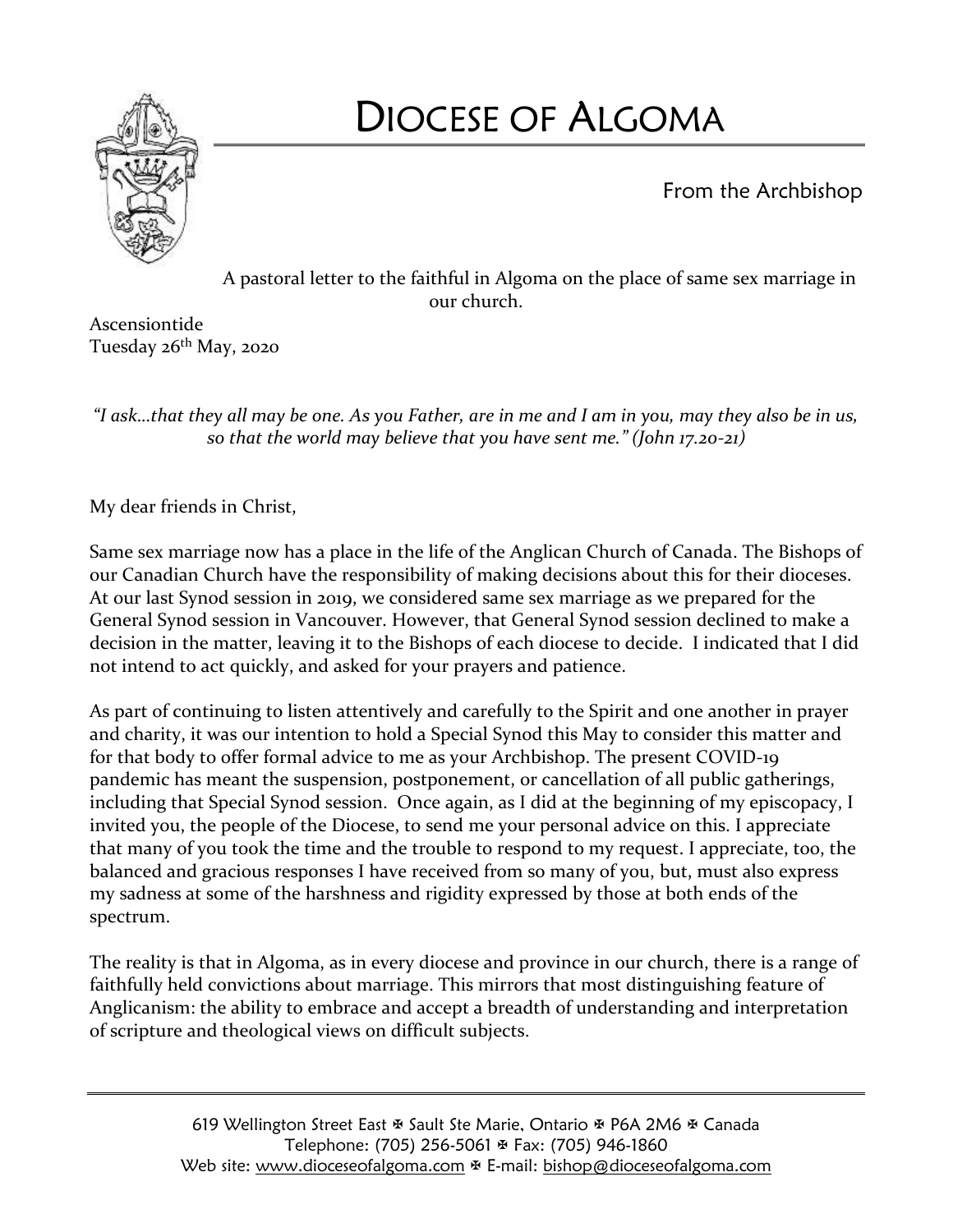Algoma has traditionally been one of the more conservative dioceses within the Anglican provinces in Canada, but, as we have discussed this matter and sought to truly hear and understand each other, so we have come to understand and respect that all of us are seeking to respond faithfully to the one God who leads us as a pilgrim people through the wilderness into a new and promised land. Over my years in this diocese, as a layperson, a deacon, a priest, and as your bishop, I have witnessed an enormous shift in understanding, including my own, and the willingness to embrace others in love, even when we might profoundly disagree.

In Algoma, as elsewhere, it is crucial that we acknowledge and, if possible, resolve our differences as Anglicans. However, those differences are never more important than who we are in Christ. There remains so much more which holds us together than anything that will ever keep us apart or seek to divide us. As your Archbishop, my ongoing commitment is to keep the unity of the Spirit in the bond of peace (Ephesians 4:3) and to continue encouraging us to walk together in a way that allows for diverse understandings of the existing Marriage Canon and marriage in the Anglican Church of Canada<sup>1</sup>.

I have weighed the matter of same sex marriage in the church carefully and prayerfully, only too aware of the heavy burden that lies on me as the time arrives to make a decision for the Diocese of Algoma. I believe that the decision I have made is the result of my prayerful and attentive listening to Algoma's corporate discernment over many years and reflects the position and desire of the majority of people in this diocese.

I am, therefore, granting permission for duly qualified same sex couples who are part of ecclesial communities and who intend to live in faithful and committed relationships to celebrate the sacrament of marriage in our diocese.

In making my decision I commend the following to you:

- That the policies around marriage in Algoma<sup>2</sup> apply including that couples be qualified to marry in our church, that at least one of the couple has been baptized, that due notice is given, that marriage preparation takes place, that an authorized rite is used, and that the marriage takes place in a church. If a marriage is to take place in another public place my permission is required.
- The conscience clause for clergy continues to apply. No cleric in the diocese has to officiate at any marriage service and may decline to do so without giving a reason. If Incumbents are approached by a couple and feel that they cannot proceed because of conscience, they may refer the couple to another cleric who does not object, but they are under no obligation to do so. You may inform me if you wish. While I believe it is reasonable for couples to have the hope and expectation of being married in their home parish, this may not be possible, and in this matter I ask for your understanding. If there are clergy and congregations who are comfortable in offering same sex marriage in their churches, I encourage you to inform me of this.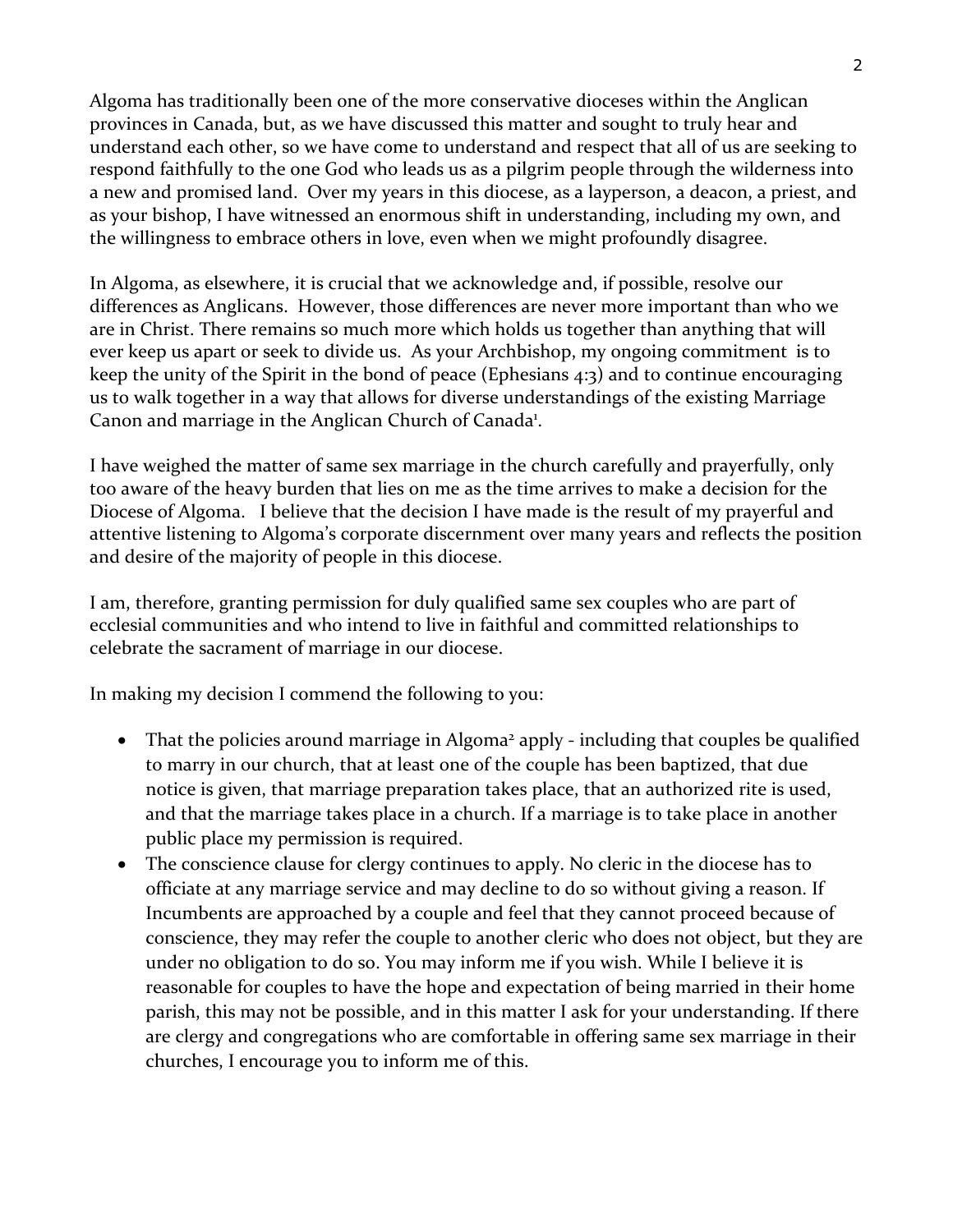- The COVID-19 pandemic has caused a disruption in our ability to gather publicly for worship, including marriages and funerals. It may be some time before clergy are able to proceed with marriage ceremonies. This time will enable us to prepare, and for me to authorize a rite for use in Algoma.
- A person's position on marriage will not in any way exclude one from pastoral life in Algoma, where the diversity in theology, interpretation of Scripture, and the way faith is lived out on a daily basis is something I have come to appreciate and value. I affirm my '*commitment to presume good faith among those who hold diverse understandings and teachings, and hold dear their continued presence in this church' (*Affirmation #4 General Synod 2019) and I invite you to do the same.

I ask that as followers of Jesus we strive to be reconciled to those with whom we have disagreed on the subject of same sex marriage over the years, and that we ask for God's forgiveness if any word or action of ours has caused another to leave our church. Let us continue to engage in open dialogue and attentive listening with one another, and with other denominations and communities on this and other difficult subjects in the life of our church so we may keep being formed and transformed as disciples of Christ.

Thank you for your patience and prayers as we have worked our way through this issue, particularly to members of the LGBTQS2 community and their allies who have been waiting for marriage to be possible within Algoma.

While I believe that this decision reflects the desire of the majority of people in our diocese, I am aware – and especially in the light of some of the submissions I have received – that not everyone will agree with, or welcome, this decision. I pray that we will, despite our differences, hold together in the bonds of love. Nearly a quarter of St. John's gospel is set in the context of Jesus' final meal with his disciples. I have often reflected on what I would say to my husband and children, or to you as my wider family in Christ, if I knew that the words I was about to speak would be the very last words I would ever speak. And what strikes me is the words of Jesus are all about unity and love, for God and for each other "Father, may they be one, even as we are one, I in them and you in me." (John 17.20) My prayer is that as the Father is glorified in the Son, so may God be glorified in us. May we as we move forward together, move in the love of God and the unity of the Holy Spirit. May we be one to the glory of God.

I remain yours in the love and peace of Christ,

Jane: Algonia

The Most Rev. Anne Germond Archbishop of Algoma